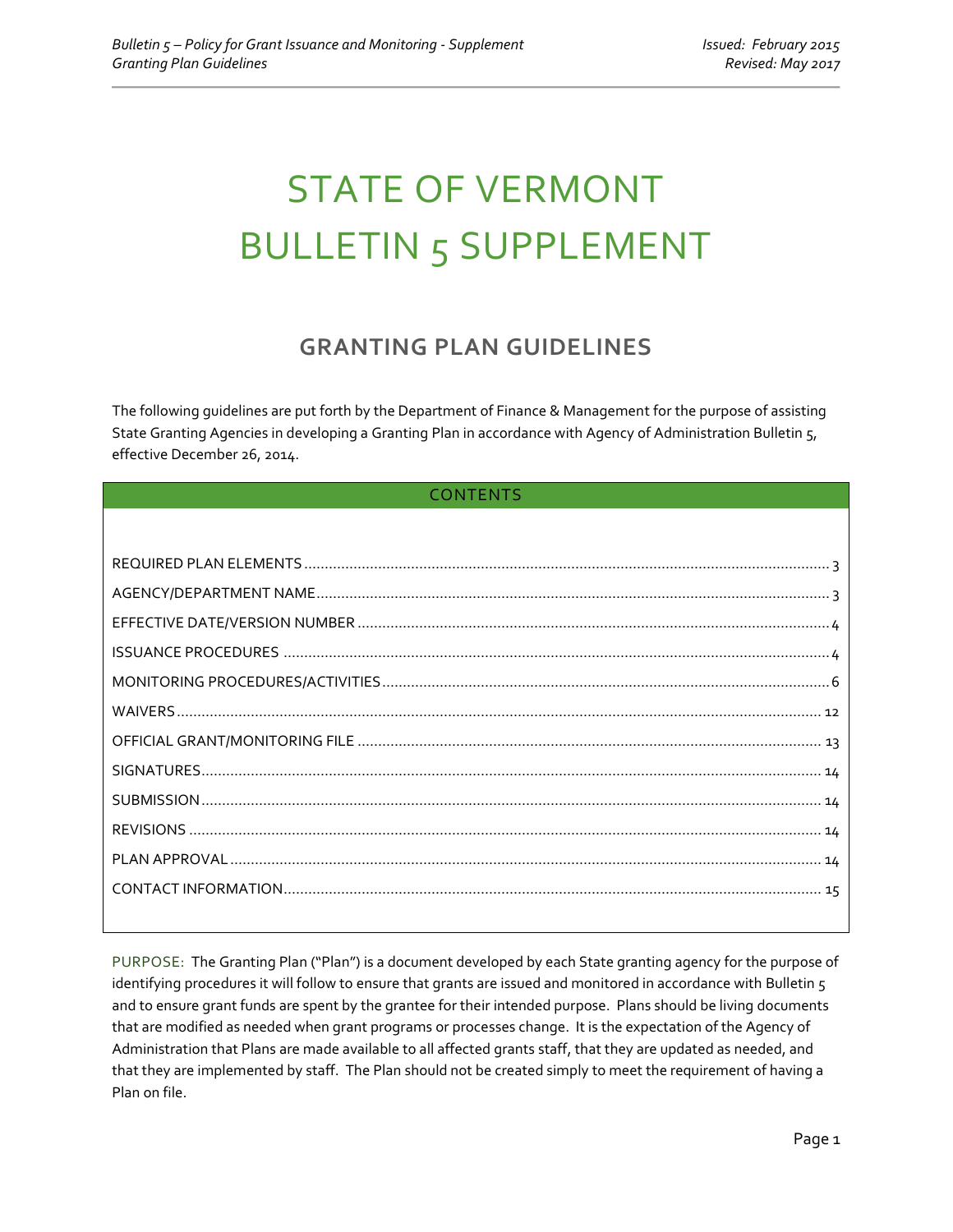Bulletin 5 requires Plans to be approved by the Commissioner of Finance and Management ("Commissioner"). At a minimum, Plans should describe the procedures used to ensure that all mandatory requirements of Bulletin 5 will be met, including the mandatory requirements of federally funded awards, if applicable. *The intent is not to restate the requirements of the Bulletin but rather to describe how the granting agency will meet these requirements.*

As mentioned above, there is an expectation that the procedures described in the Plan will be followed by grants staff. Compliance with your Plan will be tested during the single audit and other reviews by Finance & Management. Although granting agencies are encouraged to draft thorough Plans that use best practices as described in this document, care should be taken to identify procedures that are not so onerous that they may not be accomplished using existing staff and resources.

GRANTING PLANS VERSUS CONTRACTING PLANS: If a Granting Agency determines that certain categories of grants meet the definition of contracts and should always be issued under the policies and procedures of Bulletin 3.5, this should be noted in both the Bulletin 5 Granting Plan and the Bulletin 3.5 Contracting Plan, subject to approval. Likewise, if a category of contracts is determined to be in the State's best interest to issue as grants, this should be noted in both the Bulletin 3.5 Contracting Plan and the Bulletin 5 Granting Plan, also subject to approval. Any "contract" issued as a grant award is subject to all provisions of Bulletin 5, including the monitoring provisions.

PROCEDURE DOCUMENTS: It is recommended that granting agencies develop procedure documents outside of the official Granting Plan that provide a more detailed description of the specific activities to be conducted. Plans must contain a general description of the processes in order for the Commissioner of Finance and Management to gain an understanding of how the requirements of Bulletin 5 will be met. This model provides the greatest amount of flexibility for departments who can modify their procedure documents as needed without approval of the Commissioner of Finance and Management.

Detailed procedure documents should not be submitted for approval, but reference should be made to them in the Plan and they must be available upon request by auditors and/or Finance and Management. During audit or other review, compliance with the Plan and associated procedure documents will be reviewed. In other words, if your Plan states that you have a detailed procedure document, that document **must exist** and the expectation is that **your staff is following it**.

If the granting agency chooses not to develop separate procedure documents, it is the expectation that the Granting Plan will provide detailed procedures that will be followed by staff. In this case, the procedures described should be detailed enough for staff to understand their responsibilities and should describe how they are to comply with the requirements of the Bulletin.

#### *Example:*

- *Pre-Award Eligibility and Risk Assessment* The granting agency has determined that once a potential grantee is selected its grants management staff will work with the business office to complete the mandatory preaward eligibility and risk assessment. The granting agency has also developed its own risk assessment tool.
	- *Granting Plan and Procedure Documents* Using this model, the Plan will give a general description of the process and the procedure documents will detail the specific steps each staff person will undertake in the process. However, the description in the Plan should at least be detailed enough for the Commissioner to gain an understanding of the overall process to be used by the granting agency.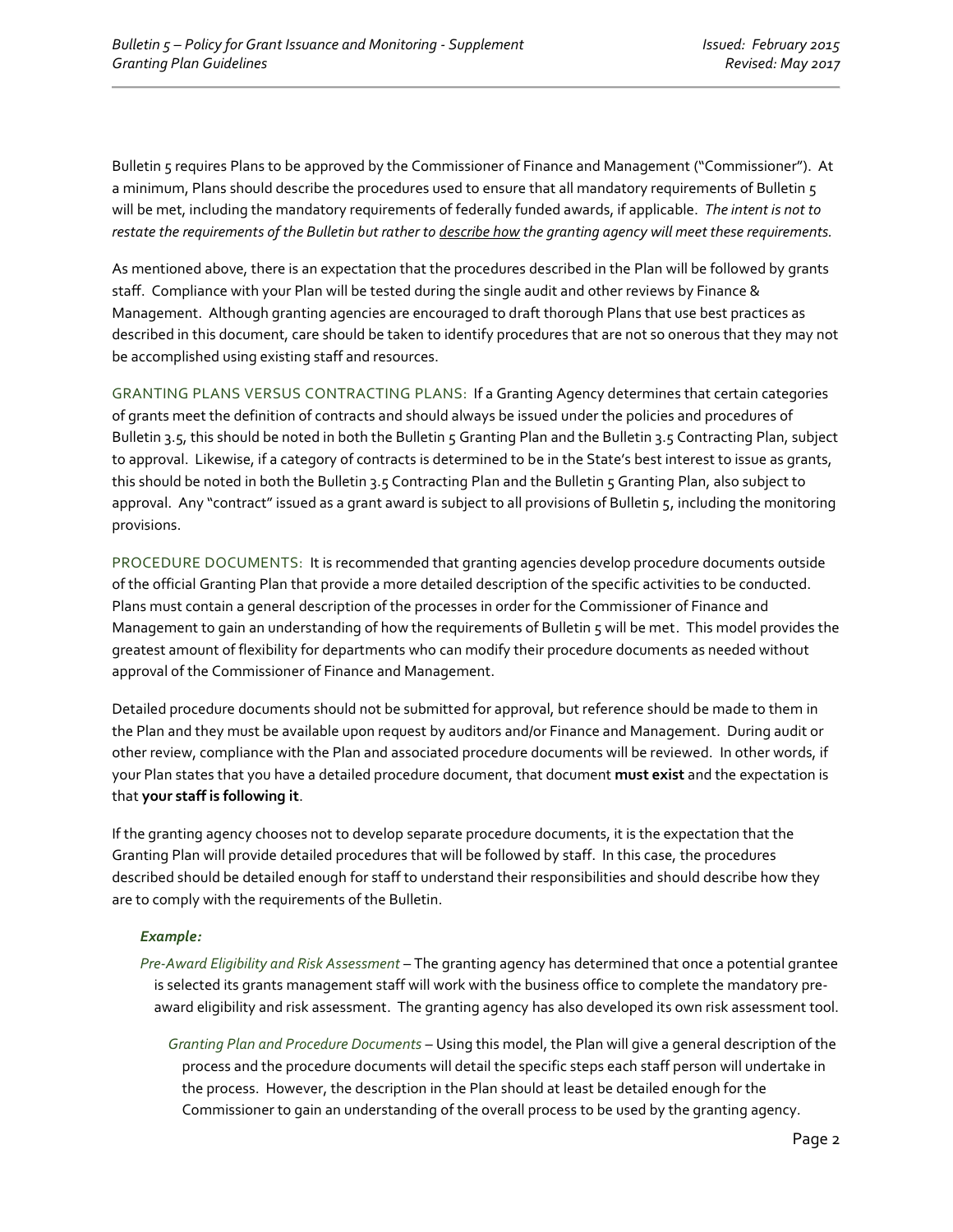*Granting Plan Only* – Using this model, the Plan will describe the detail procedures that staff will use in this process and it will not refer to external procedure documents.

In both cases, if the department chooses to develop its own risk assessment tool, a copy of this tool must be included with the Plan.

OTHER RESOURCES: There are numerous online sources of information available to granting agencies pertaining to grants management. For instance, the Association of Government Accountants publishes several free "toolkits" on its website which provide examples of best practices. These toolkits are referred to throughout this document as examples of additional guidelines or checklists that granting agencies may find useful as they develop their Plans and conduct monitoring activities. The toolkits are available here: [https://www.agacgfm.org/Intergovernmental/Free-Online-Products-for-Financial-Managers.aspx.](https://www.agacgfm.org/Intergovernmental/Free-Online-Products-for-Financial-Managers.aspx)

#### <span id="page-2-0"></span>REQUIRED PLAN ELEMENTS

Although many of the items listed in this document are recommendations and/or best practices, there are required elements that must be present in order for the Plan to be approved by the Commissioner of Finance & Management. Each required element is described in more detail in the following sections of this document and relevant sections of Bulletin 5 are referenced for each. In addition, a separate Granting Plan Checklist is published on th[e Grant Guidelines](http://finance.vermont.gov/policies-and-procedures/grant-guidelines-and-procedures) page of the Finance & Management website as a guide for successful completion of a Granting Plan.

#### EACH PLAN MUST CONTAIN:

- Agency/Department name
- Effective Date/Version Number
- Issuance procedures
- Monitoring procedures
- Be properly signed and dated (electronic signatures are acceptable)

The following sections explain the minimum requirements and give guidance to departments as they complete their Plans. Each section contains Key Elements which identify important items to include in each section.

#### ISSUANCE AND MONITORING PROCEDURES

This guidance is written under the assumption that granting agencies will follow the recommendation that separate procedure documents will be developed. If separate procedure documents will not be utilized, it is expected that the Plan will provide more detail than the minimum described in the sections below.

#### <span id="page-2-1"></span>AGENCY/DEPARTMENT NAME

#### **KEY ELEMENTS:**

• Agency/Department Name

Plans may be written at the level deemed appropriate by granting agencies for their own operations and should clearly state the name of the agency and/or department covered. For example, an Agency may determine that a single Agency-level Plan is appropriate when all departments/divisions of the Agency follow the same procedures.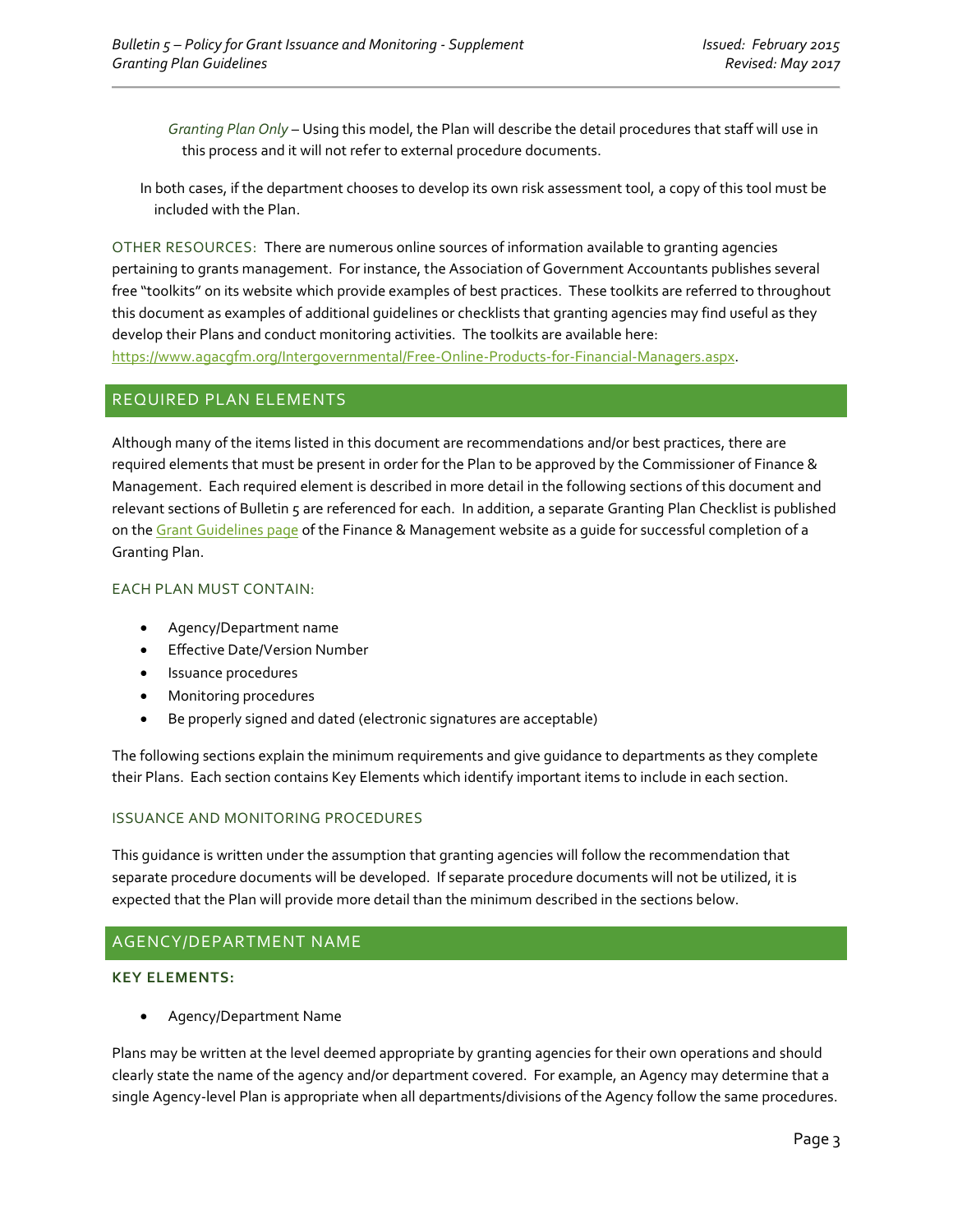Conversely, a Department should have multiple sections of a single Plan if they have divisions which operate independently and they need to identify unique procedures for each. Therefore, each Plan (and section, if applicable) should clearly state to whom it applies.

# <span id="page-3-0"></span>EFFECTIVE DATE/VERSION NUMBER

#### **KEY ELEMENTS:**

- Effective Date
- Version Number

Each Plan must designate an effective date and version number. For annual submissions due May 31, the effective date should be July 1. Updates submitted during the year may have a mid-year effective-date as appropriate.

### <span id="page-3-1"></span>ISSUANCE PROCEDURES

#### **KEY ELEMENTS:**

- Overview of grantee selection process
- Pre-Award Eligibility and Risk Assessment
- Subrecipient/Contractor determination (applicable to Federal awards)
- Grant Award Document
- Internal grant agreement approval process
- Amendment process

Plans must identify the general process that the granting agency will use to issue grant awards. This process begins with the selection of grantees, includes the mandatory Pre-Award Eligibility and Risk Assessment, and concludes with the execution of the grant agreement. Grant issuance requirements are contained in Bulletin 5, Section V.

#### GRANTEE SELECTION PROCESS

Plans should briefly describe the award selection process that will be used for each grant classification. For instance, if a particular classification of grant uses a competitive application process, this should be identified. Since selection criteria often changes from program to program, it is not necessary to go into great detail about this process, however, at a minimum, it should include an overview.

#### **PRE-AWARD ELIGIBILITY (BULLETIN 5, SECTION V.B.)**

The Plan should describe the process that will be used to conduct pre-award eligibility. Bulletin 5 Procedure  $\#_1$ provides a description of the VISION query and an overview of the eligibility process.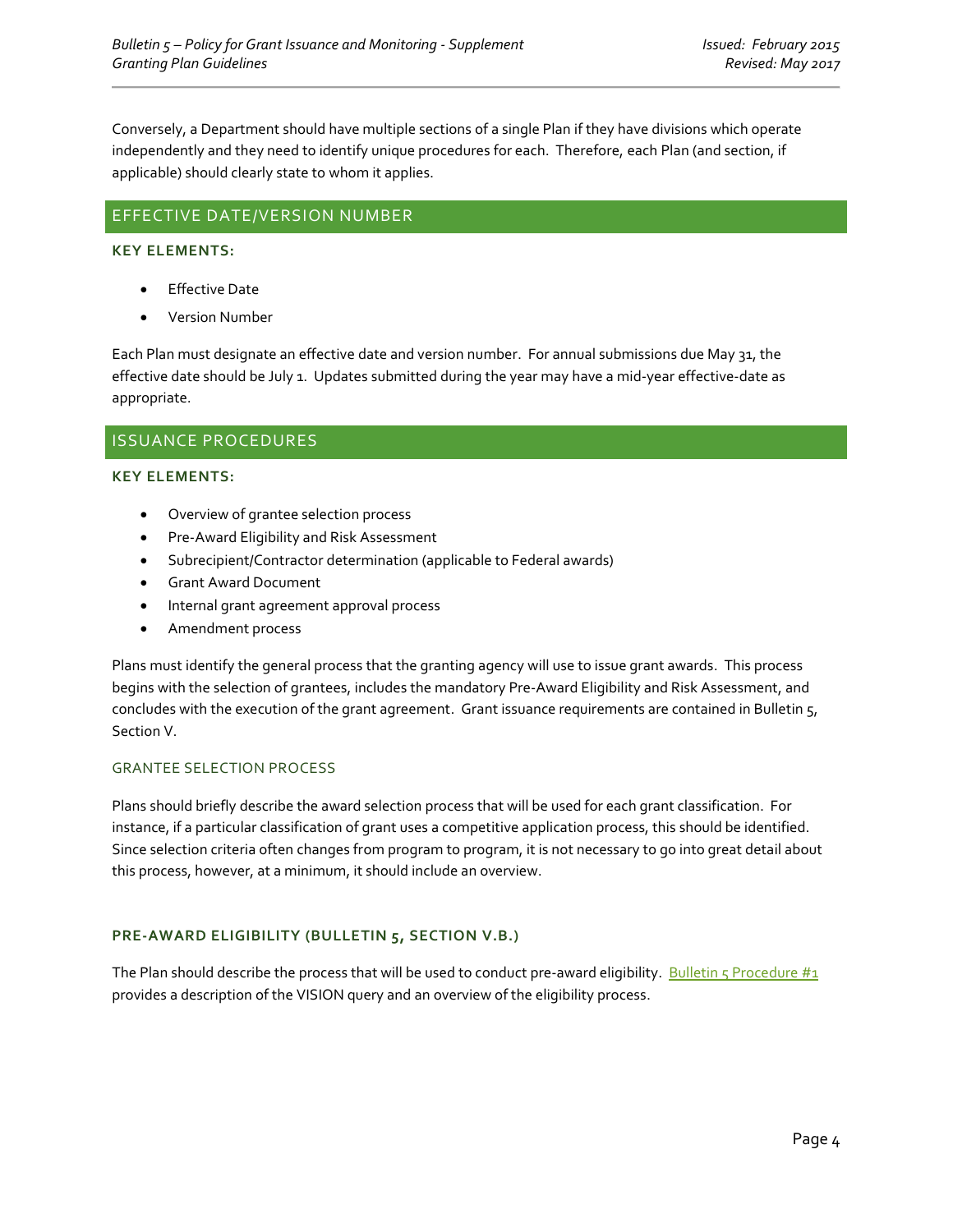#### **PRE-AWARD RISK ASSESSMENT (BULLETIN 5, SECTION V.B.)**

The Plan should state whether the granting agency will utilize the sample Risk Assessment Tool as provided in Bulletin 5 (and is available on th[e Grant Guidelines page](http://finance.vermont.gov/policies-and-procedures/grant-guidelines-and-procedures) of the Finance & Management website) or if it will develop its own tool. If a unique tool will be developed, a copy of it must be included with the Plan submission. In addition to the sample Bulletin 5 risk assessment tool, there are numerous risk assessment tools available on the internet, such as the "Risk Assessment Monitoring Tool" published by the Association for Government Accountants which can be found on their website as referenced above.

Granting agencies are encouraged to create a risk assessment tool that will also facilitate their monitoring activities. *Keep in mind that the results of the pre-award risk assessment should drive the monitoring activities that will be performed during and after the award period.*

#### **SUBRECIPIENT/CONTRACTOR DETERMINATION (BULLETIN 5, SECTION V.C.)**

Granting agencies who issue grants of Federal funds are required to make a determination if the award is a subrecipient or contractor relationship. Bulletin 5 contains characteristics of each to assist granting agencies in this process. There are also numerous checklists and other guidelines available on the internet that can be adapted. Granting agencies are encouraged to create a checklist or other standardized procedure so that this determination is made consistently. Completed checklists or other means of documenting the results of this determination should be filed in the official grant file.

#### **GRANT AWARD DOCUMENT (BULLETIN 5, SECTION V.E.)**

Bulletin 5 has specific requirements as to format and content of grant award documents. Plans should note that these requirements will be met. If a granting agency utilizes a grants management or other system to generate grant agreements, this should be noted in the Plan.

#### **GRANT APPROVAL AND EXECUTION PROCESS (BULLETIN 5, SECTION VI.E.)**

Plans should briefly describe the internal approval process it will use for its grant agreement development. This should include all internal approvals beginning with grantee selection through execution of the award.

*For example, many granting agencies use a routing form to facilitate moving grant agreements throughout the department for various levels of review and approval. This process often includes routing through the Business Office for proper chartfield identification and budgeting as well as routing through in-house legal counsel or the Assistant Attorney General for legal review. In this example, a brief description of the process should be included in the Plan. A sample of the routing form or checklist may be included as illustration of the process, or it may only be included in an associated procedure document.*

The final steps in grant execution are entry in the VISION Grant Tracking module and filing all award documents in the official grant file. This section of the Plan should include a description of these steps.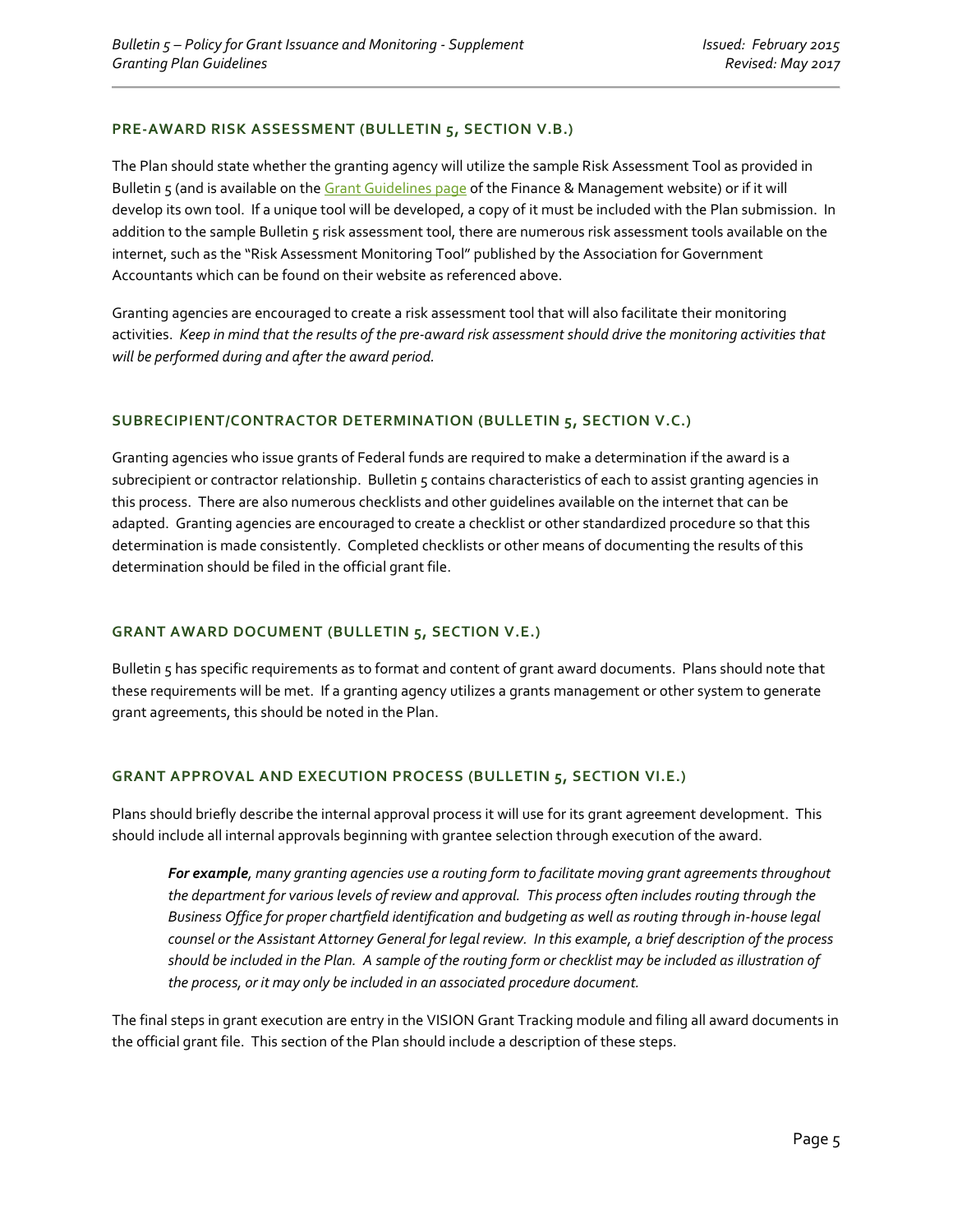#### AMENDMENT PROCESS

This section should describe what procedures will be followed for issuing grant amendments, when necessary. The following should be covered in the Plan:

- What events typically trigger an amendment
- Who determines an amendment is necessary
- Who must approve an amendment
- How are amendment documents processed in order to ensure that the grantee is properly notified and that all internal stakeholders are notified, including updating the VISION Grant Tracking module

# <span id="page-5-0"></span>MONITORING PROCEDURES/ACTIVITIES

**KEY ELEMENTS** *(all required except as noted)***:**

- Types of monitoring activities
- Criteria used to identify which monitoring activities will be selected
- Reporting Requirements
- Checklists (strongly recommended)
- Mandatory Subaward Monitoring Requirements (for those granting agencies who subgrant Federal funds)
- Audit Review (Single Audit review procedures are required for those granting agencies who subgrant Federal funds)
- Sanctions (if applicable)

Bulletin 5, Section VIII, requires that granting agencies monitor their grantees' use of the funds associated with grant agreements for the purpose of ensuring that grants are spent for their intended purpose, that the terms and conditions of the agreement are met, and that the grant is executed and reported by the grantee in accordance with State and Federal regulations. When a grant agreement contains Federal funds, additional monitoring requirements exist.

Each Plan must describe the monitoring procedures the granting agency will use. It must describe the types of monitoring that will be used, the criteria that will be used to trigger different levels of monitoring, and an overview of the procedures to be followed to conduct the monitoring. *It is not sufficient to simply state that monitoring will occur without describing who/what/when/how it will occur.*

Granting agencies are reminded that the monitoring activities described in the Plan are expected to actually be performed. For instance, if the monitoring section of your Plan states that all grantees will have a site visit conducted every three years, it is expected that these visits will occur and will be documented on that schedule. You are encouraged to identify monitoring activities that can be reasonably performed with existing staff and resources. If separate procedure documents are developed, the Plan may provide a brief description of these activities with the expectation that the procedure documents will provide a more detailed description of the steps that will be followed.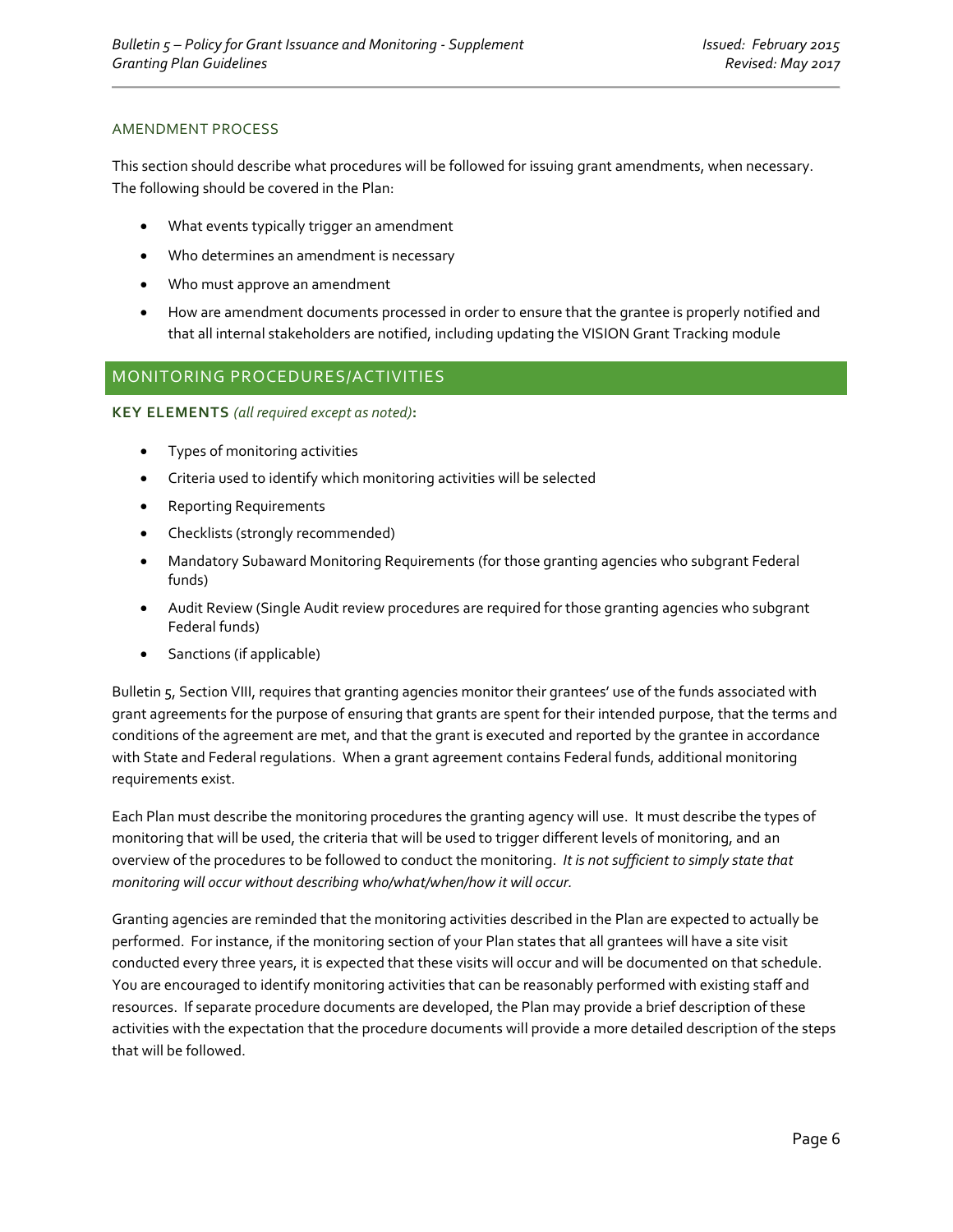#### **MONITORING CRITERIA (BULLETIN 5, SECTION VIII.A.)**

When determining monitoring procedures for a particular grant award/grantee, the granting agency should consider the following:

- The results of the Pre-Award Risk Assessment;
- Size of the grant it should balance the cost of monitoring the grantee against the size of the grant and the percentage of the granting agency's total awards;
- Type of organization it should consider which monitoring practices are best for a particular type of grantee (community organization, local government, non-profit, school district, etc.);
- Complexity of compliance requirements a more complex program usually will require more monitoring because there is a greater chance of noncompliance with at least some of the program requirements;
- Grantee's prior experience an important factor to consider is an organization's experience with administering grants. A grantee that has successfully administered the same program for several years may require less monitoring. Conversely, an organization receiving a new grant may need more intensive oversight and monitoring, including monitoring during the award period;
- Grantee's prior monitoring results if a granting agency has had problems with a grantee in the past, it should consider using a more intense level of monitoring;
- Grant payment procedures if payments are deferred until the project is complete, less intensive monitoring may be acceptable;
- The performance measures, if any, included in the Grant Agreement.

Ideally, the pre-award risk assessment will consider the above items and the level of appropriate monitoring is determined prior to award execution. During the award, factors such as timely financial and progress reports, satisfactory programmatic performance, etc. may affect the level of monitoring needed. A standardized process should be used to determine which monitoring activities will occur for a specific grant or grantee. The Plan should describe the criteria that will be used to determine which monitoring activities will be used and may include a copy of the tool(s) to be used by staff in this process. A sample monitoring assessment tool is on the Grant [Guidelines page](http://finance.vermont.gov/policies-and-procedures/grant-guidelines-and-procedures) of the Finance & Management website.

#### **MONITORING ACTIVITIES (BULLETIN 5, SECTION VIII. B. & C.)**

Granting agencies may use several common activities to monitor their awards.

- o Desk review of grantee's financial and program reports;
- o Review of backup documentation such as invoices, payroll registers, time and effort reports, etc.;
- o On-site monitoring of financial and programmatic requirements;
- o Review of audit reports.

#### Mandatory Federal Subaward Monitoring Activities

For granting agencies who grant Federal subawards, the following monitoring activities are required by the Uniform Guidance and must be covered by the Plan and associated procedures:

• Review of financial and programmatic reports;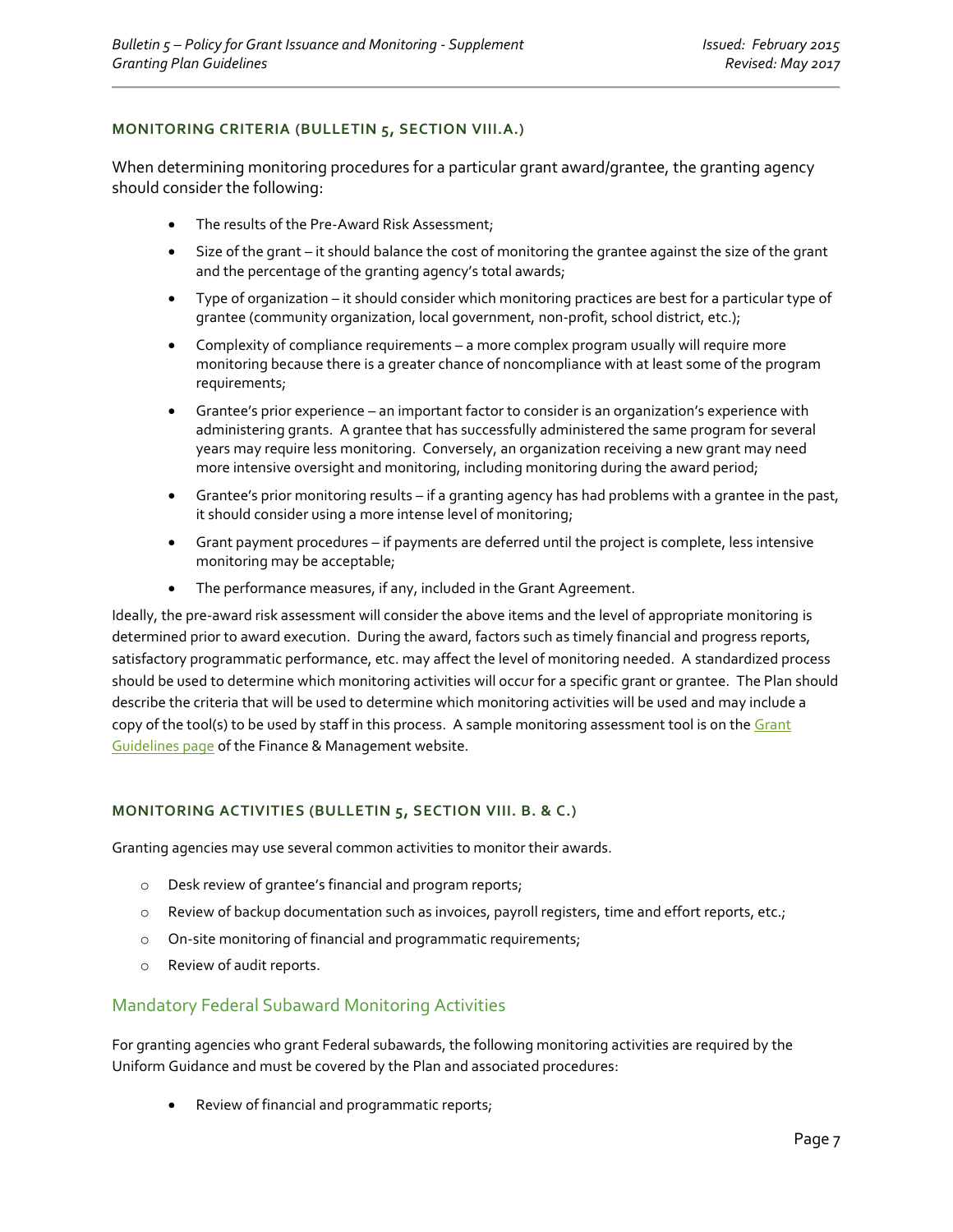- Following-up and ensuring that the subrecipient takes timely and appropriate action on all deficiencies pertaining to the Federal award provided to the subrecipient from the pass-through entity detected through audits, on-site reviews, and other means;
- Issuing a management decision letter for audit findings pertaining to the Federal award provided to the subrecipient from the pass-through entity;
- Verify that every subrecipient that requires a single audit is audited in accordance with OMB Circular A-133 or Uniform Guidance Subpart F, whichever is applicable;
- Consider whether the results of the subrecipient's audits, on-site reviews, or other monitoring indicate conditions that necessitate adjustments to the pass-through entity's own records;
- Consider taking enforcement action against noncompliant subrecipients

# **Checklists**

Checklists can be an integral part of a granting agency's monitoring process. They allow for consistency, completeness, and documentation of monitoring activities and it is strongly recommended that all Plans and/or associated procedure documents include them. (A simplified sample checklist covering some common monitoring activities can be found on th[e Grant Guidelines](http://finance.vermont.gov/policies-and-procedures/grant-guidelines-and-procedures) page of the Finance & Management website.) Granting agencies are encouraged to develop checklists that meet their own unique needs. Checklists used for monitoring Federal awards should include items necessary to meet all Federal monitoring requirements. Granting agencies may also consider creating separate checklists for the different grant programs they administer and not try to design a "one-size fits all" template. This will allow for more detailed documentation and a more accurate record of monitoring activities. Completed checklists should be filed in the official grant monitoring file in order to document monitoring activities.

Checklists are not required to be included in Plan submissions and granting agencies are encouraged to create or modify them as needed throughout the year. If a granting agency chooses to include checklists in their Plan, creation or modification of them does not require immediate approval by the Commissioner; however, an updated Plan should be submitted to Finance and Management by May 31 in accordance with the annual year-end review procedures.

#### *DESK REVIEW*

At a minimum, some level of desk review should occur for all grants. Bulletin 5 requires granting agencies to monitor their grantees' use of funds to ensure that they were used for their intended purpose and that they were managed and reported properly. A desk review is typically the most efficient way to accomplish this, and for smaller and/or less complex awards, it may be the only monitoring necessary.

A desk review is a review of documents submitted by the grantee to the granting agency. Proper monitoring of all grants will always include some type of desk review. Documents typically included in a desk review are:

• **Periodic Financial Reports –** These may be submitted monthly, quarterly, etc. as appropriate for the grant program and the granting agency's business practices. These should be reviewed promptly for reasonableness in relation to the grant budget and may or may not include the submission of backup documentation such as copies of invoices or payroll reports. Granting agencies may develop reporting templates to meet their own needs.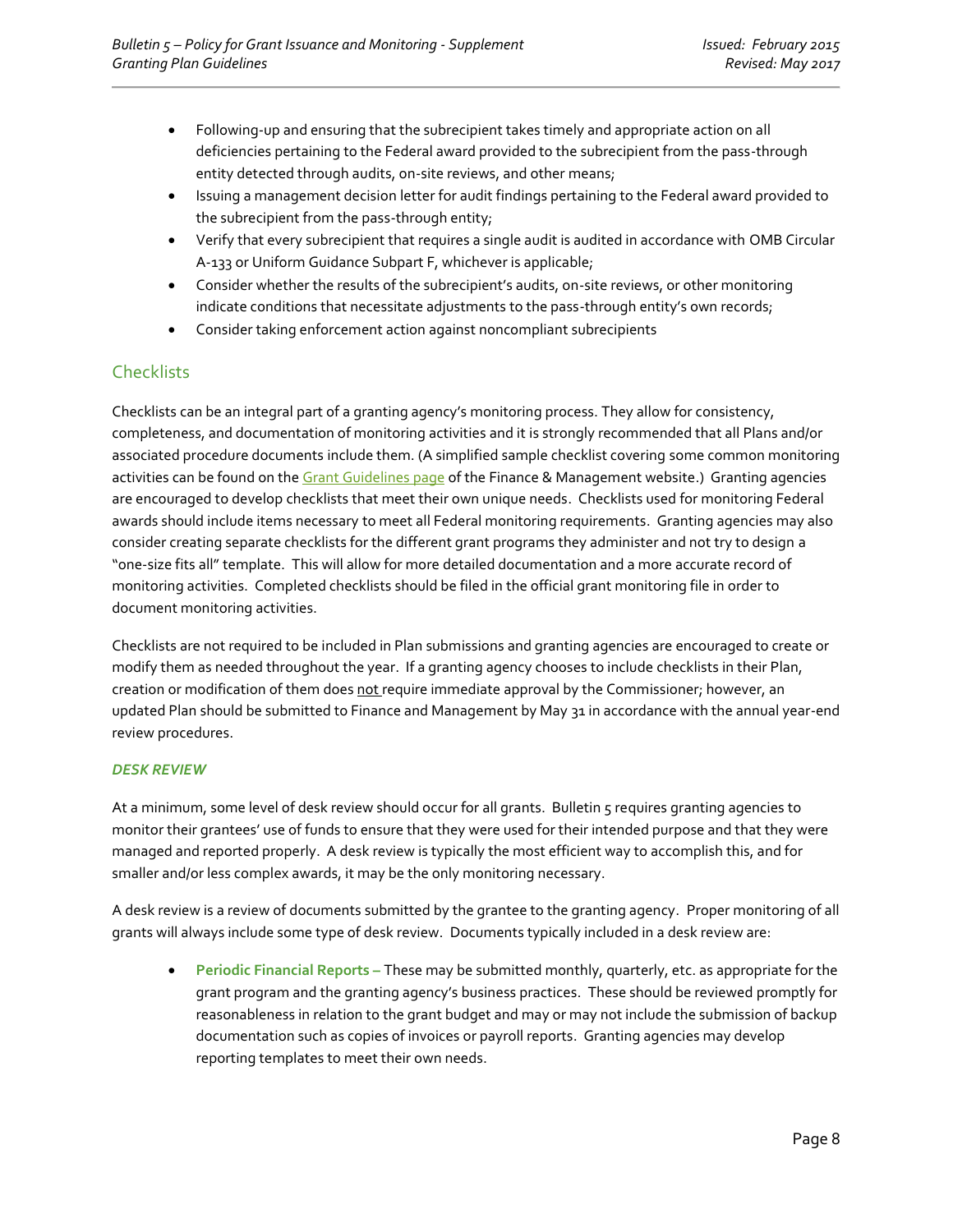*In order for a Plan to be approved, it must contain some type of financial reporting for all grants*. The frequency and complexity of this reporting may vary from program to program, but in order to ensure that funds were expended properly, some type of financial reporting is required, even for pass-through awards.

- **Periodic Fund Requests –** These often accompany or are incorporated into periodic financial reports. A funds request should be reviewed for reasonableness in terms of cash on hand, expenditures incurred, balance of grant to be expended, and the payment terms of the grant agreement. For reimbursement grants, fund requests should only be approved after review of supporting backup documentation such as invoices, payroll records, etc.
- **Periodic Programmatic Reports –** These reports may accompany financial reports, but are often submitted on a cycle different than the financial cycle. These should be reviewed in relation to the requirements of the grant agreement and may include reporting of performance measures. Programmatic reports play a crucial role in ensuring that funds are spent in accordance with the intended purpose of the grant.

A Plan should discuss how programmatic reporting will be combined and coordinated with financial reporting as part of overall grant monitoring, especially when these functions are performed by different staff or divisions. Granting agencies are encouraged to coordinate financial and programmatic monitoring whenever possible in order to monitor as efficiently as possible.

#### *REVIEW OF BACKUP DOCUMENTATION*

It may be beneficial, or even required, to review backup documentation as part of grant award monitoring. For instance, if the grant award is for the purpose of purchasing a specific piece of equipment, a valid monitoring activity would be for the grantee to submit a copy of an invoice for the equipment along with a photo. Some Federal grant programs require that subrecipients routinely provide copies of invoices, payroll documentation, etc. before reimbursement can be made. If a grantee is determined to be of higher risk, the granting agency may decide to pay on a reimbursement basis after receipt and review of invoices and backup documentation.

Review of backup documentation may be performed as part of a desk review or on-site at the grantee's location. For reimbursement grants, review of these items often occurs throughout the life of the grant as part of payment processing. Plans should identify if review of backup documentation will be a routine monitoring tool for specific categories of grants.

#### *SITE VISITS*

For purposes of this document, a site visit is defined as a review that is conducted at the grantee's location. Site visits are an important means of overseeing programmatic activities and of building relationships with grantees. Site visits are used for a variety of purposes such as checking the progress of a construction project, to verify that a piece of equipment was purchased, or to perform a more in-depth review of the grantee and its operations than can be performed in a desk review.

Some granting agencies use the term "*audit"* for a site visit as defined in this document. For clarity and consistency*, it is preferred that a Plan uses the term audit to mean the type of review as described in the Audit Review section of this document and not for all site visits.*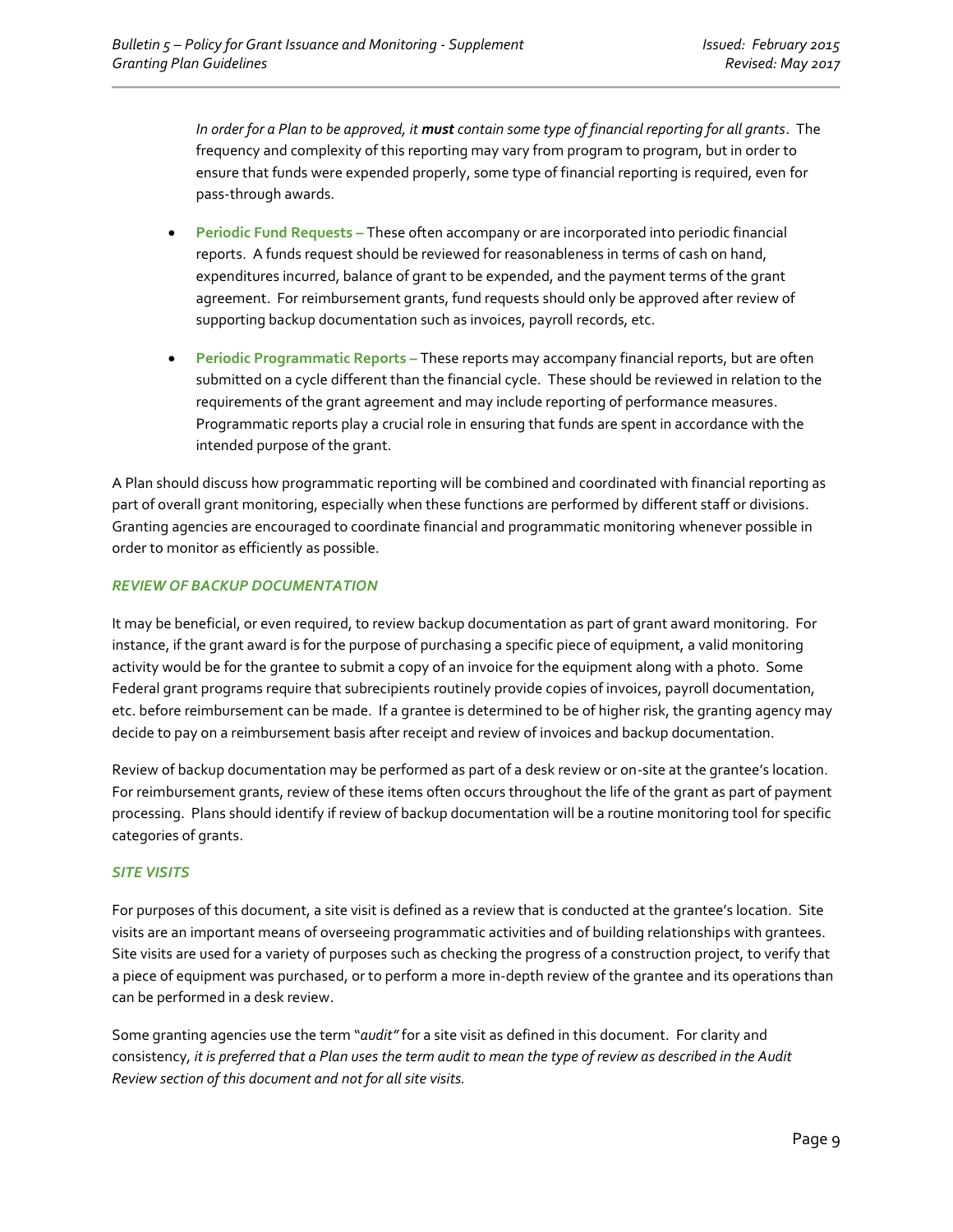**Frequency of Site Visits:** Many granting agencies set thresholds to ensure that they visit a set percentage of total grantees in any given year. They may conduct site visits for grantees receiving large grants every year or more frequently and grantees with smaller grants on a rotating cycle. It may also be appropriate to perform a site visit when grant funds are used for the purpose of acquiring or renovating equipment or buildings, regardless of the dollar amount of the grant. In this way, it can be easily verified that the funds were spent for the grant's intended purpose. Conversely, it may also be appropriate to exclude certain grants or grantees from site visits altogether based upon grant size, one-time grants of small amounts, etc. The use of a risk-based approach to determine when site visits are most appropriate can be one of the most helpful tools to allow granting agencies to use their monitoring resources efficiently.

It is recommended that, at a minimum, a site visit occur whenever the granting agency has reason to believe the success of the grant may be in jeopardy, such as after a progress report shows inadequate progress or when an audit report includes findings that may impact the success of the grant. However, it is also important to visit grantees on a recurring cycle, even when grant objectives are being met and there are no particular concerns. It is recommended that all grantees have a site visit no less than every four years on a rotating cycle. The period of time used may vary depending upon program requirements and the granting agency may choose to omit one-time or very small awards from this cycle altogether.

**Goals of Site Visits:** The key goals of a site visit are for the grantor to become more familiar with the operations of the grantee, to conduct a more thorough review of supporting documentation than can be conducted in a desk review, and to learn about the grantee's programmatic results or problems. A site visit may also be conducted for the purpose of investigating a specific problem or issue that was uncovered during a desk review.

Topics of review during a site visit may include:

- General Operational Review
- **Facility Review**
- Staff Interviews
- Review of Supporting Documentation
- Review of Programmatic Results (completed projects, client records, etc.)

It is recommended that granting agencies develop a checklist of items to review when conducting a site visit. In this way, they can be sure to cover all appropriate topics and that site visits are consistent from grantee to grantee. It may also be helpful to provide the grantee with an advance list of items to be reviewed during the visit (such as invoices or timesheets) so that they can be readily available and help facilitate completion of the visit. Depending upon the risk level of the grantee and the nature of the grant program, more than one site visit may occur during the life of the grant and any monitoring system must be flexible enough to allow for the documentation of multiple site visits.

#### **AUDIT REVIEW (BULLETIN 5, SECTION VIII.E.)**

Audited financial statements (and associated audit reports, if applicable) should be reviewed as part of a granting agency's monitoring activities. For purposes of this document, there are three major types of audits that may be a part of a Plan: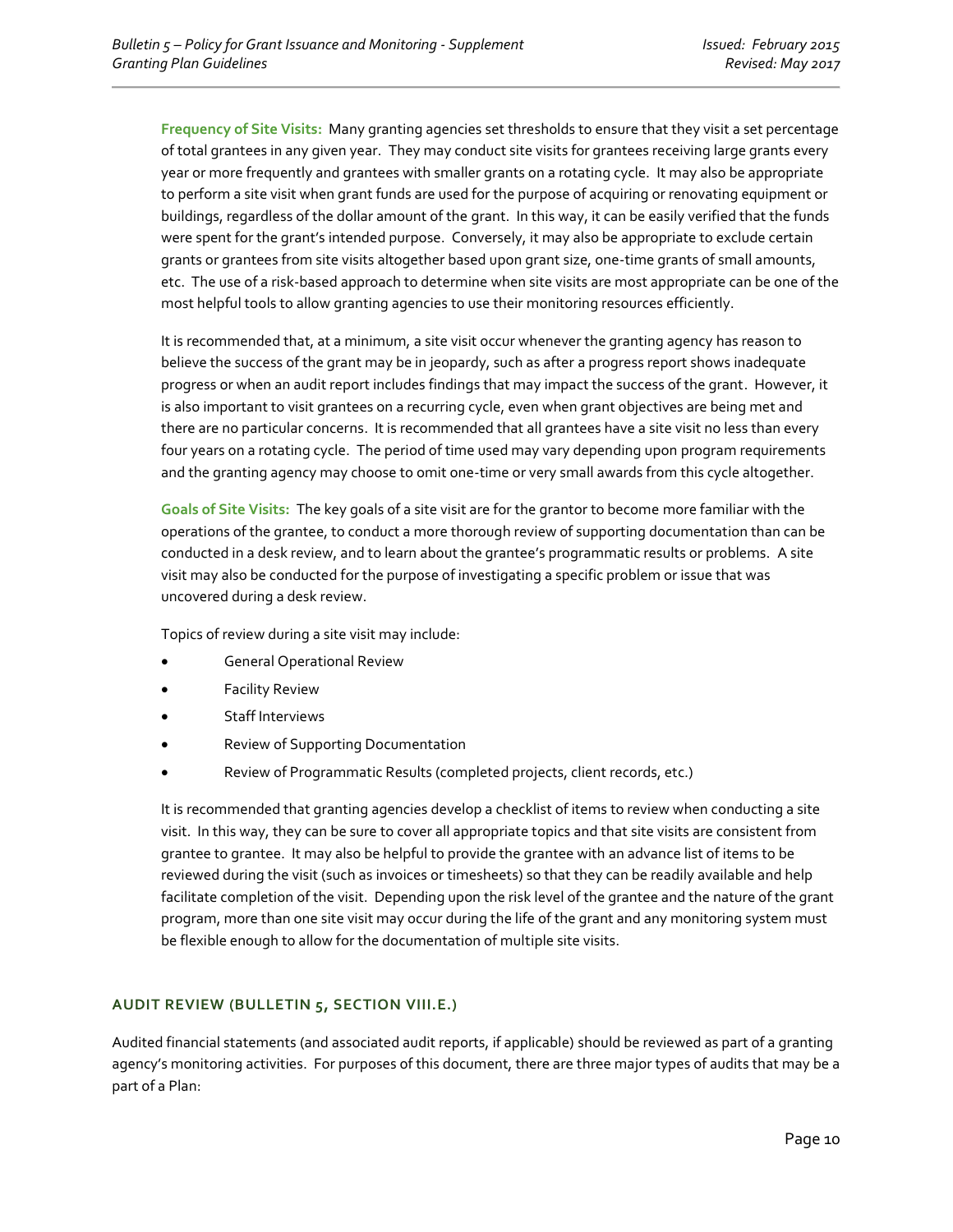- Externally prepared financial statement audits
- Single Audit Reports
- Audits conducted or initiated by the State granting agency

*Some granting agencies use the term "audit" for a site visit as defined in this document. For clarity and consistency, it is preferred that a Plan uses the term audit to mean the type of review as described in this section.*

Financial Statement Audits and Single Audits are typically performed by independent audit firms at the request of the grantee and may also be required by State or Federal regulation. They usually occur routinely each year, or in the case of Single Audits, when expenditures are at a level where the audit is required by Federal regulation. An audit conducted or initiated by the State granting agency typically refers to a review of records pertaining to a particular grant agreement and often occurs routinely as part of grant monitoring and oversight. Granting agencies may have dedicated audit staff to perform this type of review or it may be performed by the grants manager and/or business office staff as needed.

Although a granting agency may never have an occasion to require or perform a special audit of a grantee, all Plans should include provisions for reviewing audited financial statements and/or audit reports since these audits commonly occur and are an important monitoring tool. It is recommended that granting agencies ask for copies of any audits conducted during the grant period as part of their routine desk review.

There are numerous audit review checklists available on the internet that granting agencies may adapt to fit their own needs. As part of a review of audit reports, a granting agency must follow-up on negative findings that may impact their awards to the grantee, including findings pertaining to internal controls which may impact all programs. Follow-up may require a written corrective action plan, site visit, etc.

**Single Audits:** When a subrecipient has a Single Audit conducted, all pass-through entities **must** review the report even if they have not been designated as the primary pass-through entity by Finance & Management. Plans for departments who subgrant Federal funds must contain provisions regarding single audit review. It is also the responsibility of granting agencies to ensure that their subrecipients who require a single audit have one conducted in accordance with Federal regulations.

A single audit report's purpose is to comment upon the grantee's management of certain federally funded grants and it may or may not have relevance in monitoring State-funded grants. However, single audit reports are a good source of information about the grantee's organization and grantors of State-funded grants may choose to review these reports as part of their monitoring activities. It is important to note, however, that despite being a good source of information about a grantee, a single audit report without findings should not necessarily be considered a "clean bill of health" for the organization, especially not for any grant program that was not specifically audited.

Bulletin 5, Section VIII.E., contains guidelines pertaining to review of single audit reports. In addition, Finance & Management has issued **Bulletin 5 Procedure #2-Single Audit Review** which contains specific requirements pertaining to the coordination of single audit review among State granting agencies. Plans and associated procedure documents should incorporate these guidelines.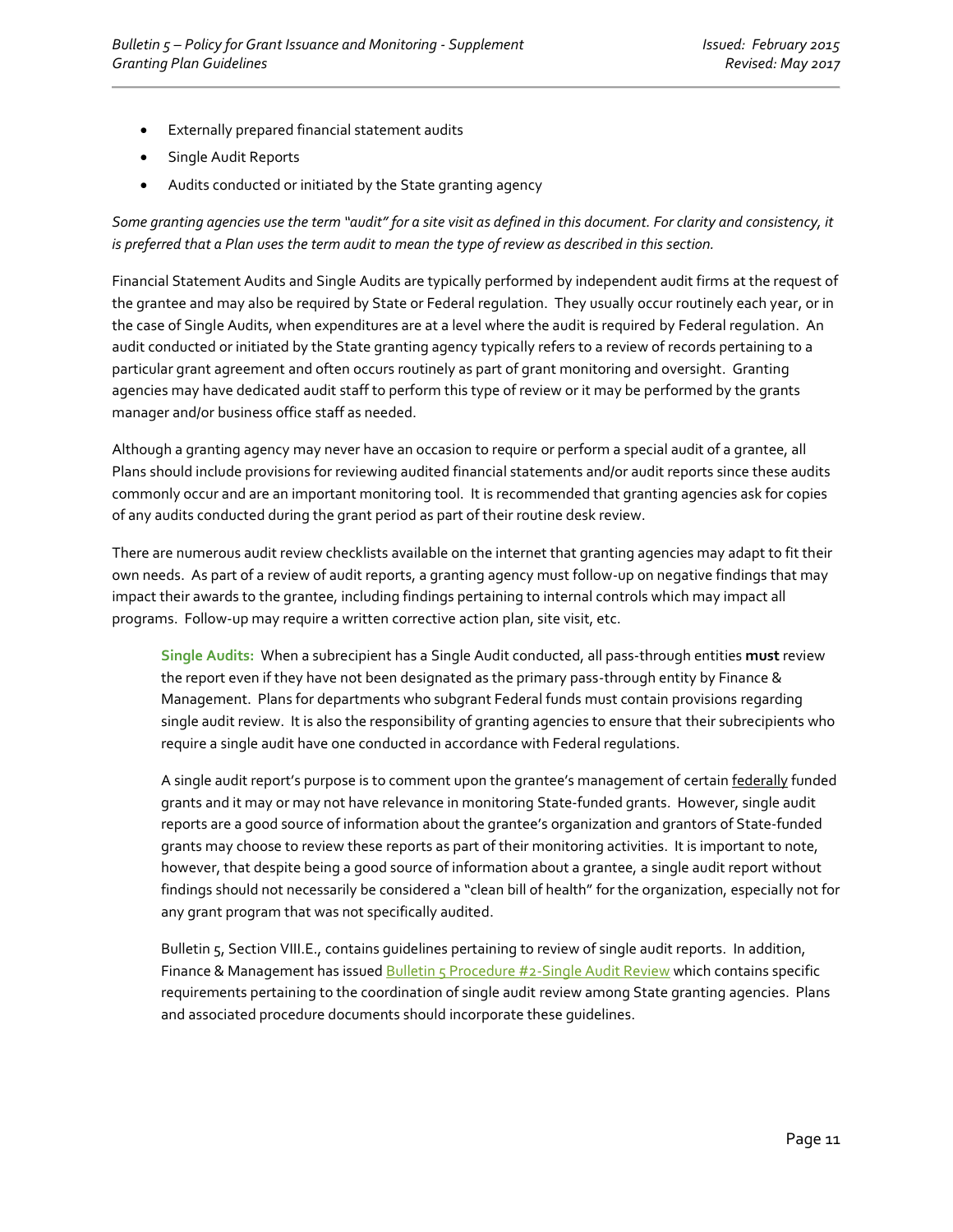#### **SANCTIONS (BULLETIN 5, SECTION VIII.F.)**

Bulletin 5 allows granting agencies to impose sanctions when it is determined that a grantee is out of compliance with State or Federal law, rule or regulation; is out of compliance with the terms and conditions of the grant agreement, performance requirements or auditing requirements; is suspected of fraud or misuse of funds; or fails to take corrective action on audit findings, etc. The Uniform Guidance also requires pass-through entities to "consider taking enforcement action against noncompliant subrecipients". Bulletin 5 identifies the following possible sanctions that granting agencies may implement:

- Delaying payments or issuing partial payments;
- Making payments on a reimbursement basis only;
- **■** Placing additional reporting requirements on the award, provided the grant agreement provides for this remedy;
- **■** Disallowing costs and/or offsetting or requesting repayment if funds had been advanced;
- Conducting or arranging for an independent audit;
- Cancellation of the award;
- Classifying the grantee as "high-risk" and withholding future awards.

The Plan should describe the types of sanctions that it will implement if such a situation arises. Given the often unique and sometimes sensitive nature of imposing sanctions, granting agencies may consult with the Commissioner of Finance and Management before imposing more severe sanctions and must consult with the Commissioner before imposing sanctions for awards that are identified in statute or otherwise directed by the General Assembly or pass-through entitlement grants.

#### **CLOSEOUT (BULLETIN 5, SECTION IX.)**

Bulletin 5 requires granting agencies to close out grant agreements after the end of the grant period. It also lists several required actions for closing out Federal subawards. Plans should briefly describe the closeout process that they will use, including ensuring that Federal subaward closeout requirements are met, if applicable.

#### <span id="page-11-0"></span>WAIVERS

#### **KEY ELEMENTS:**

- Clearly Identified
- NOT for Federal Requirements

In some instances, a granting agency may identify specific classes of grants exhibiting characteristics which cannot reasonably be accommodated within the requirements of Bulletin 5. When this occurs, the Plan should provide an alternative method, clearly identifying all provisions that are not in full compliance with the Bulletin. Approval of these alternative procedures is at the discretion of the Commissioner of Finance and Management. A waiver will not be granted for any provision of this Bulletin that is required by the Uniform Guidance or is inconsistent with funder award requirements or State or Federal law. A granting agency should not issue or monitor grants in a manner that is not in full compliance with Bulletin 5 without prior approval. Bulletin 5, Section XI contains additional information pertaining to waivers.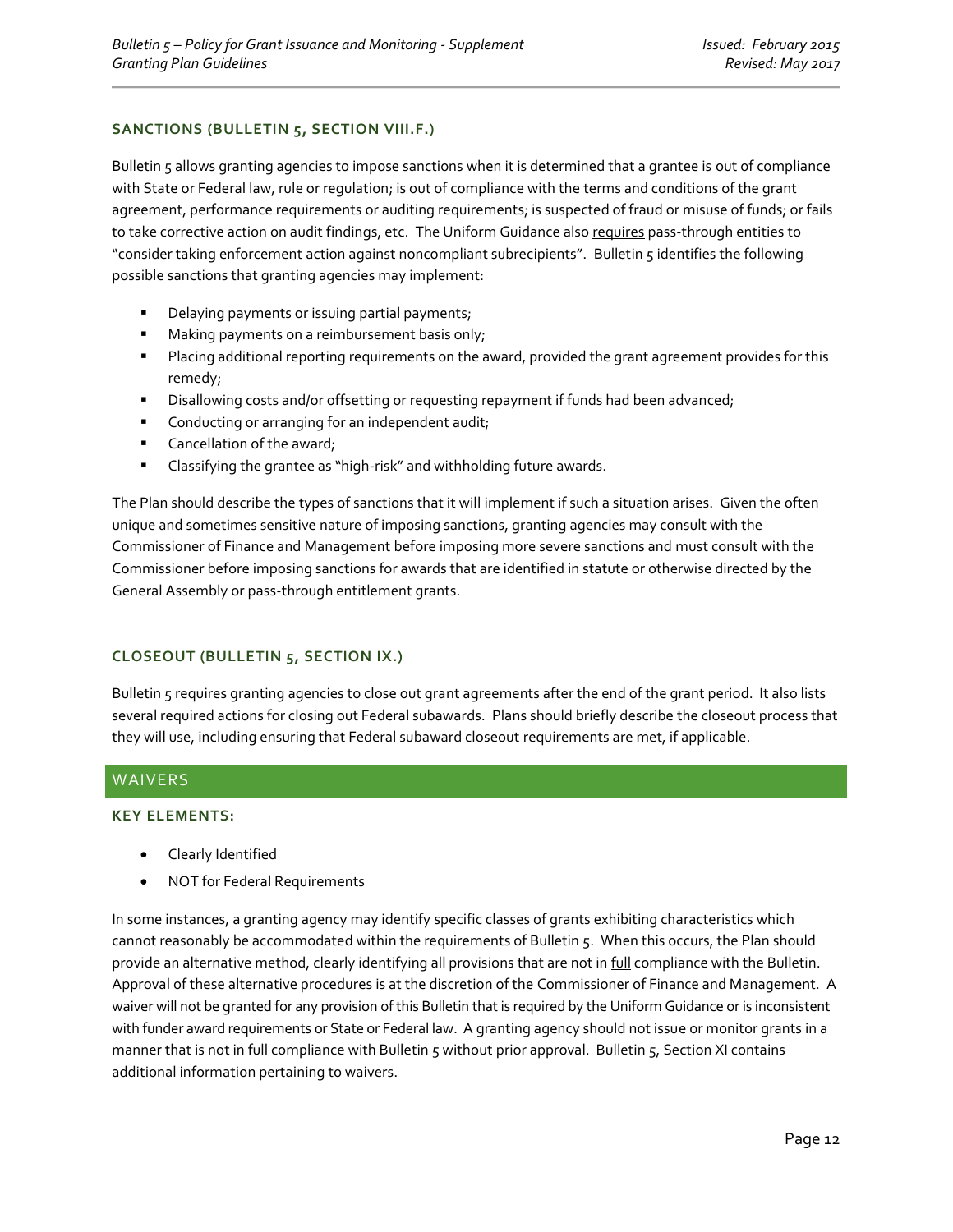# <span id="page-12-0"></span>OFFICIAL GRANT/MONITORING FILE

#### **KEY ELEMENTS:**

- Whether the granting agency will maintain separate files for award versus monitoring
- Whether the granting agency will combine monitoring activities for multiple awards in one file
- Paper or electronic format
- Description of items to be contained in file(s)
- Custodian of the official grant/monitoring files

Bulletin 5, Section VI.D requires granting agencies to maintain an official grant file for each award. This section of the Plan should describe the items contained in the granting agency's official grant file, whether the file(s) will be in hard copy or electronic format, and who is the custodian of the files. Granting agencies may choose to have separate files for grant issuance versus monitoring and/or financial monitoring versus programmatic monitoring.

If the granting agency executes multiple grant agreements with the same grantee, documentation of monitoring activities may be filed in a comprehensive vendor file rather than in each individual grant file, but reference to the vendor file must be included in each grant file. A brief description of how official grant/monitoring files will be maintained and how multiple files will be coordinated should be described in the Plan.

Examples of appropriate items to be contained in an official grant file are:

- Grant application
- Subrecipient/Contractor determination (if applicable)
- Documentation of pre-award risk assessment and eligibility determination
- Grant award document and all amendments
- Insurance certificates (or approved waiver)
- Correspondence (including copies of email correspondence and/or notes documenting phone conversations about the grant award)
- Monitoring checklists
- Financial reports
- Programmatic reports
- Photos (if applicable)
- Audit reports and/or audit review checklists
- Notes and/or checklists for desk reviews and site visits
- Corrective action plans (if applicable)
- Any other information relevant to issuance and monitoring activities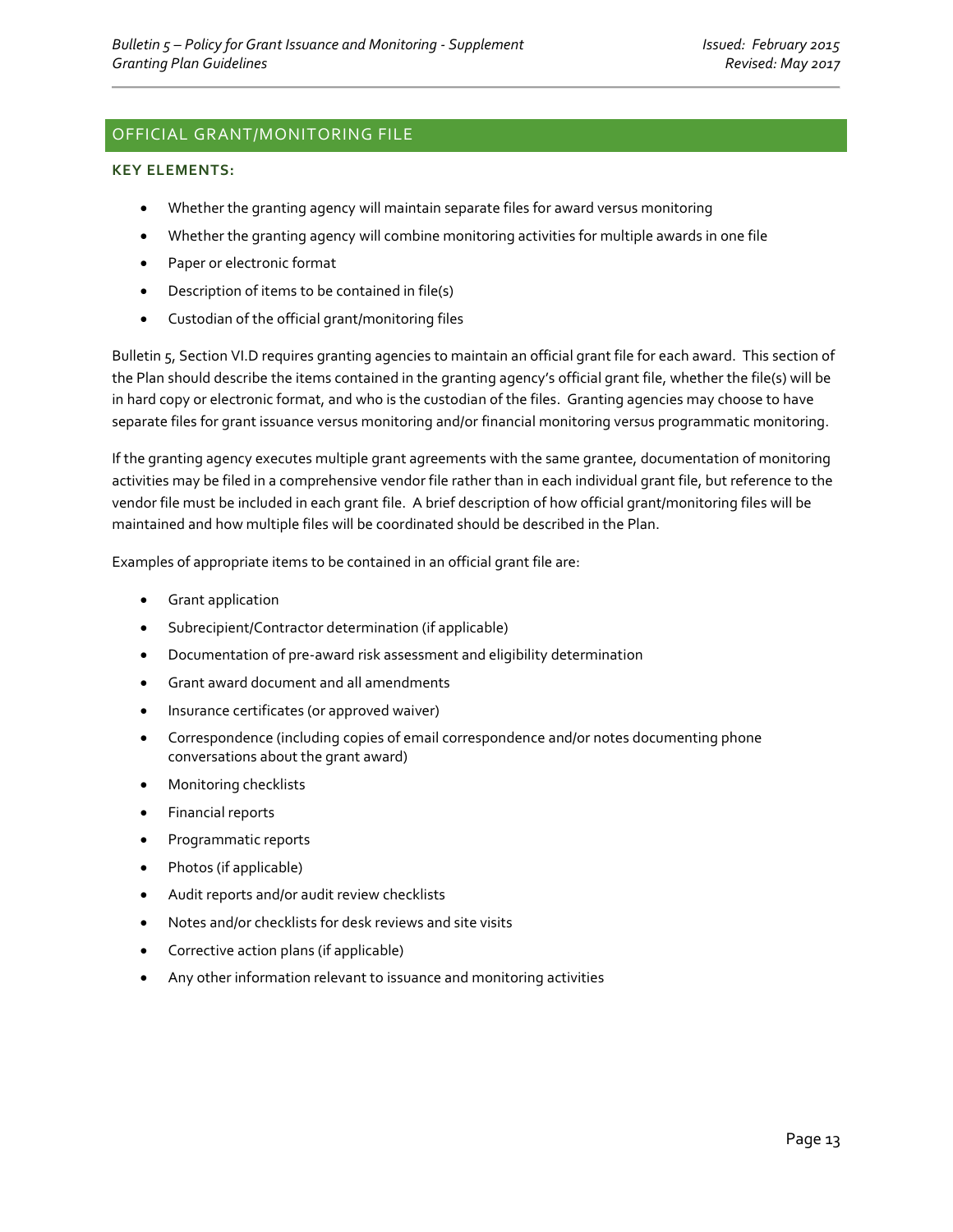# <span id="page-13-0"></span>SIGNATURES

#### **KEY ELEMENTS:**

- Appointing Authority
- Business Manager
- Contact Information (if other than Business Manager)

All Plans must be signed and dated by the appointing authority and the primary business manager. In addition, a signature line should be added for the approving signature of the Commissioner of the Department of Finance & Management. Electronic signatures are acceptable. If someone other than the business manager is the contact person for questions or comments, this information should be included as a contact information in the signature section.

In the case of agencies or larger departments, it is acceptable to add multiple lines of internal approval as long as the minimum signatures as stated above are included.

#### <span id="page-13-1"></span>**SUBMISSION**

Plans should be submitted to the Statewide Grants Administrator of the Department of Finance & Management. Electronic submissions in PDF format are preferred. As part of year-end closeout reporting via the Financial Reporting Questionnaire, granting agencies must annually certify that their Plans are up-to-date or submit a new one by May 31 to be effective July 1. Plans may also be revised and submitted as needed during the year. Review and approval will occur as soon as possible upon receipt.

#### <span id="page-13-2"></span>REVISIONS

A Plan should be revised when a granting agency begins a new type of grant program which will follow procedures different than those in its previously approved Plan or when it determines that changes to existing procedures are necessary.

As previously stated, the creation or modification of checklists, separate procedure documents, or other related documents are not considered a revision requiring reapproval, but if any of these revised documents are included in the approved Plan, an update should be submitted to Finance & Management by May 31 in order for the most current version to be on file.

#### <span id="page-13-3"></span>PLAN APPROVAL

A plan must be approved by the Commissioner of the Department of Finance & Management before it goes into effect. It must be submitted for reapproval when revised or upon request of the Department of Finance & Management. Annually, by May 31 and as part of year-end closing procedures, granting agencies will submit a revision for reapproval or they will verify that their current approved plan is up-to-date as part of the annual Financial Reporting Questionnaire. When a revision is submitted, th[e Granting Plan Revision](http://finance.vermont.gov/sites/finance/files/documents/Pol_Proc/Grants/FIN-B5_Granting_Plan_Revision_Coversheet.pdf) Coversheet should be attached to identify a summary of changes for Finance & Management review.

Any department that will not issue grants during the fiscal year is exempt from submitting a Plan until such time when this status changes. Annually, departments must indicate that they will not be issuing grants in the